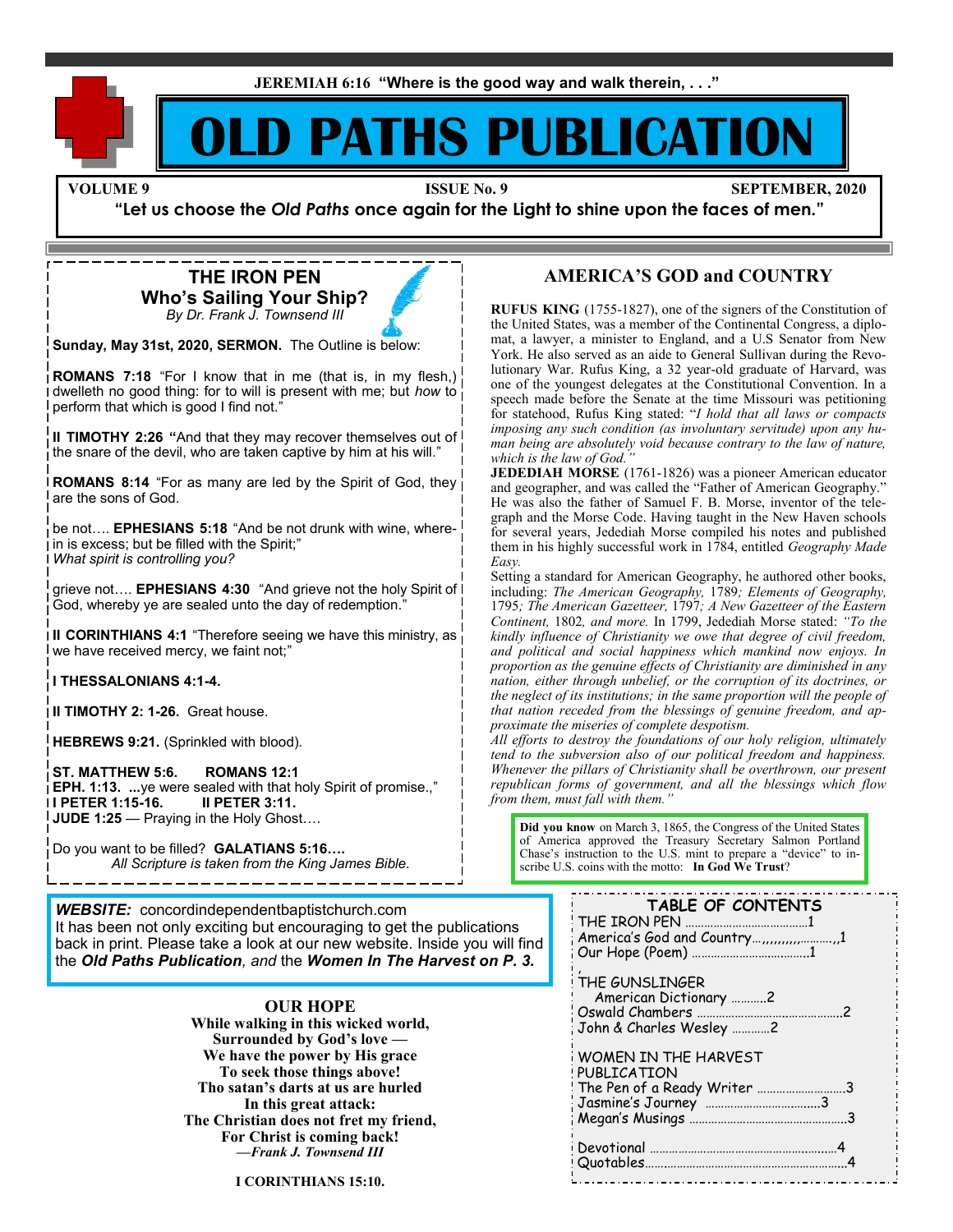

#### **AMERICAN DICTIONARY of the ENGLISH LANGUAGE By Noah Webster — 1828**

*Initially printed in the April 2001 issue of the Old Paths Publication, now it's printed once again below.*

Indeed if his Biblical name should have any significance to America it might be said that Noah's books were an ark in which the American Christian spirit rode the deluge of rising anti-Christian and anti-republican waters which threatened so often to inundate the nation. The first such came during the 1790's when apostles of the French Revolution, at home and abroad, imported a subversive doctrine to these shores.

In a series of historical and political articles published in his *American Minerva Magazine,* Noah Webster endeavored to educate the American public to the dangers inherent in Jacobinism: "I consider as a matter of infinite consequence the cautious admission of foreigners to the rights of citizenship. Numbers of them who have within the past year arrived and settled in the city come with violent prejudices against arbitrary government, and they seem to make no great distinction between arbitrary government, and a government of laws founded on free elections.

Many of them are warm democrats: and the Emigration Society here is headed by Democrats of our own — in short the opposers of our government are literally wriggling themselves into all sorts of company to carry their points. One main article of their policy is to attach foreigners to their principles the moment of their landing. If that system of creating a popular interest extraneous from the legislature to influence their proceedings — that system of raising a multitude of isolated private clubs over the nation as its guardian — should spread through the country, we may bid adieu to our Constitution.

Our safety is in the country people, who more scattered and more independent, are out of the reach of demagogues." An exchange of letters with Joseph Priestley in 1800 takes that eminent British scientist severely to task for living in the United States and deliberately propagating a subversive doctrine:

"Sir, in your second letter, pages 8 and 9, you define *democracy* with a view to explain away the odious sense annexed to the word *Democrat*. You call the *Constitution* of this country a democracy and every man who is not a *Democrat,* an enemy to this Constitution. But whatever you may call the true meaning of these words, the practice of our country has annexed to them and established a different signification.

By *democracy* is intended a government where the legislative powers are exercised directly by all the citizens, as formerly in Athens and Rome. In our country this power is not in the hands of the people, but of their representatives.

*The powers of the people are principally restricted to the direct exercise of the rights of suffrage. Hence a material distinction between our form of government and those of the ancient democracies*.

*Our form of government has acquired the appellation of a Republic, by way of* distinction, or rather of a *representative* Republic." Hence the word *Democrat* has been used as synonymous with the word *Jacobin* in France; and by an additional idea, which arose from the attempt to control our government by private popular associations, the word has come to signify a person who attempts an undue oppositions to or influence over our government by means of private clubs, secret intrigues, or by public popular meetings which are extraneous to the constitution.

By *Republicans,* we understand the friends of our Representative Governments, who believe that no influence whatever should be exercised in a state which is not directly authorized by the Constitution and laws. It is significant that many of the founding fathers recognized the relationship between education and the success of the American philosophy of government.

Republican principles under the new Constitution received tremendous support from Noah Webster's *A Federal Catechism.* It was the first introduction of civics into the curriculum appearing in a 1794 edition of *The American Spelling Book. A Federal Catechism* contained "a short explanation of the Constitution of the United States of America, and the Principles of Government."

Among those subjects specifically taught was a discussion of the "defects of democracy" and a definition of a "better form of government," namely, that of a "representative republic."

Students learned distinctly that the United States is a "federal representative republic," and that the "states are all governed by constitutions that fall under the name of representatives republics."



**POETRY** *Written by John Wesley* **{28 June 1703—2 March 1791} He was an English preacher, poet...**

> **To save what was lost, From Heaven He came; Come, sinners, And trust in Jesus' name.**

**He offers you pardon, He bids you be free. If sin be your burden, O come unto Me!**

**Then let us submit His grace to receive, Fall down at His feet, And gladly believe;**

**We all are forgiven For Jesus' sake; Our title to Heaven His merits we take. —John Wesley**

**CHARLES WESLEY** (the brother to John) is best known for his prolific hymn writing, his poetry, and for being one of the founding fathers of the Methodist denomination. He wrote more than 6,000 hymns, of which a handful remain in modern day worship. He was the son of Anglican clergyman and poet Samuel Wesley.

*"Never dream of forcing men into the ways of God. Think yourself, and let think. Use not constraint in matters of religion. Even those who are farthest out of the way never compel to come in by and other means than reason, truth, and love."*

*"Do all the good you can, "Unless God has raised you up for this very thing, you will be worn out by the opposition of men and devils. "What one generation tolerates, the next generation will embrace." Light yourself on fire with passion and people will come from miles to watch you burn."*

*"One who always prays is ever giving praise, whether in ease or pain, both for prosperity and for the greatest adversity."*

> **O for a Thousand Tongues to Sing**  (Hymn —1779)

**O for a thousand tongues to sing My great Redeemer's praise. The glories of my God and King, The triumph of His grace!**

**My gracious Master and my God, Assist me to proclaim, To spread through all the earth abroad The honours of thy name.**

**Jesus! The name that charms our fears, That bids our sorrows cease; Tis music in the sinner's ears, Tis life, and health, and peace. —Charles Wesley**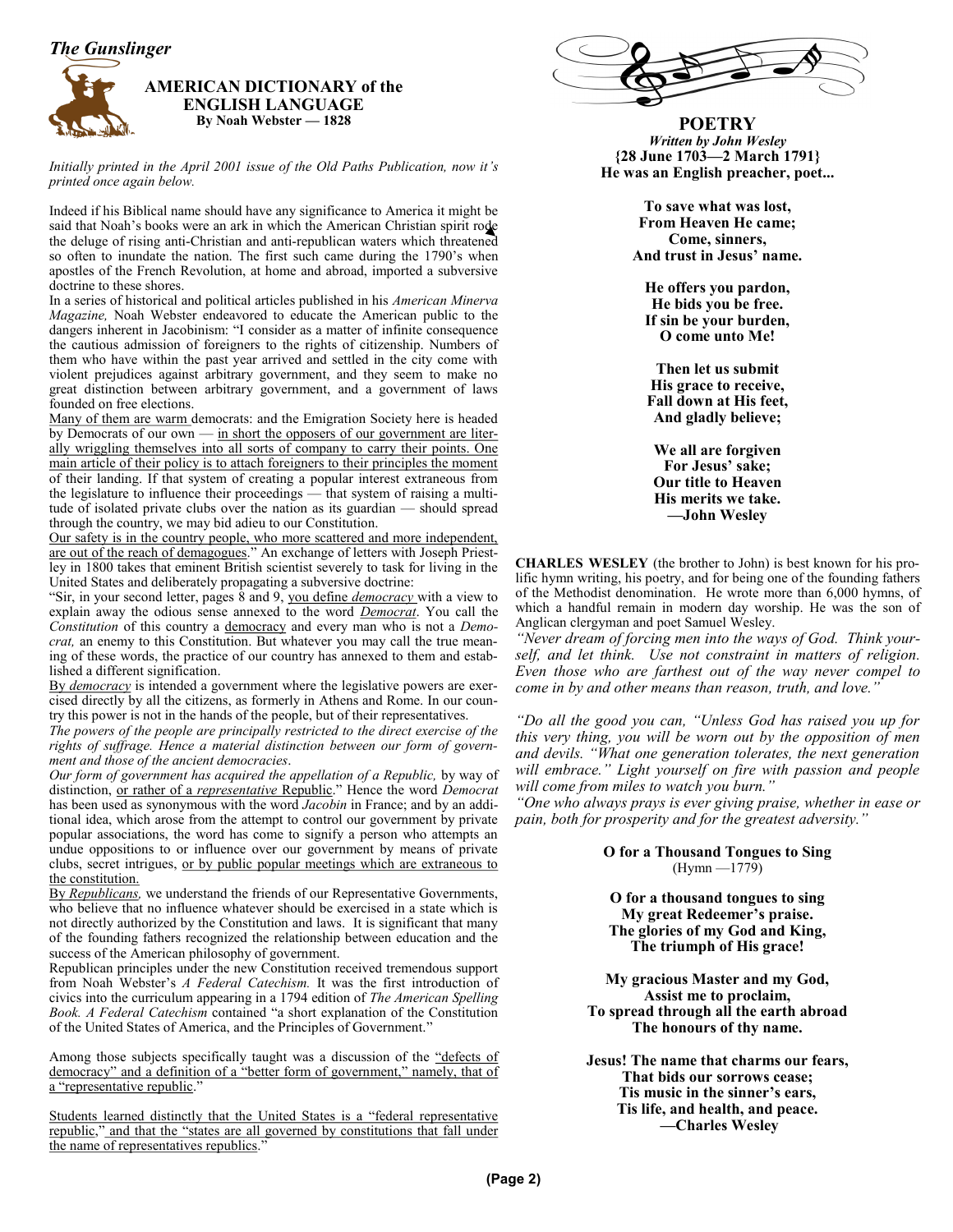

 *The WOMEN IN THE HARVEST publication began back in October of 1998. I founded this publication, hoping to be a blessing and encouragement to women in the harvest.—Sis. Linda.*

As Christian women, we need to be who God wants us to be, to be remembered as women who loved the Lord and tasted of the fruit at harvest time. **"That ye might walk worthy of the Lord unto all pleasing, being fruitful in every good work, and increasing in the knowledge of God;" COL.1:10.**

I liken harvest time as a time of reward, seeing the fruit of our labour. **"For thou** *shalt* **eat the labour of thine hands: happy shalt thou be, and it** *shall be*  **well with thee." PSALM 128: 2.**

Wives shall be as a fruitful vine. What a bountiful blessing! **"Thy wife** *shall be as* **a fruitful vine by the sides of thine house: thy children like olive plants round about thy table." PSALM 128:3.**

"Every Christian has his harvest….But if you should not live to see it on earth, remember you are only accountable for your labour and not your success. Sow still, toil on!" *—C. H. Spurgeon.*



#### **PEN OF A READY WRITER** *By Mrs. Linda K. Townsend*

#### **Just a Sentence or Two**

 My hospital experience was like no other. The entire staff at Lexington Medical Center were so nice to me, bar none. They were tremendous!

 There are a couple of staff members who stood out without a doubt. I actually felt honored that the nurse who gave me my discharge papers also personally wheeled me downstairs to where my family was waiting for me.

 Let me back up a little, during the course of our conversation one of her sentences really blessed my soul. The nurse said, *"I will pray for you."*

 Another young woman was a blessing in her own right. She wheeled me downstairs for tests. On our way we heard over the loud speaker that a patient was coding, in distress. I mentioned to her that I had just prayed for whoever it was. She said, *"I did too."* After that, we both heard sirens. She said, *"Every time I hear an ambulance I pray, and so do my parents."* (My family and I do that also).

 Folks, just one or two sentences can make a big difference to uplift someone else. It's those type of remarks that can stand out to you when you need them the most. Little words mean a lot!

 *To be a beacon in this dark world shines the Light on His word.* Our sensitivity towards others shows them the kindness they need as they walk through life. What might not mean much to them at the time, might mean the world to us. (And visa versa).

 These women put into practice the compassion and love they have for their patients. As tired as they were, they performed their jobs effortlessly without murmuring or complaints. Surprisingly, they don't even know the impact they had upon me that day.

 *One or two sentences stick out like no other; they might be said by a friend or a brother.*

 *It helps us to know that people are out there, sharing and showing they really do care.—Sis. Linda.*

**I PETER 3:8 "Finally,** *be ye* **of one mind, having compassion one of another, love as brethren,** *be* **pitiful,** *be* **courteous:"**

### **DELIGHT IN THE SCRIPTURES** *By Sushannah (Jasmine) Townsend*



#### **RUN SAMSON RUN**

 In the Bible about 1140 years B.C. there is a story **(JUDGES 16:20-31)** of ancient history about a man named Samson who was as strong as he could be till he met a woman named Delilah. She knew how to deceive Samson.

The name Delilah means: *languishing, lustful, delicate, and dainty one.* 

In the BOOK of PROVERBS, we find warnings about this type of woman. Ultimately, Delilah flattered Samson with her lips. Samson was in love with her, but little did he know that she would one day lead him into sin. Not only did Delilah entice men, but she was paid by the Philistines to entice this specific man (Samson) for 1,100 pieces of silver. (JUDGES 16:5).

 The Philistines connived with Delilah to form a plan to see where Samson got his mighty strength. On four different occasions, she begged Samson to confess the secret of his strength, but none of them worked. Delilah played on Samson's honesty and character. She cast doubt of his love for her, and Samson, instead of running, gave into her.

 Delilah's persistence paid off! Samson finally told her that no one has ever cut his hair because that was where his strength lieth. While he slept at Delilah's knee, she called for a man to come and cut off the seven locks of his head. When Samson woke up from his sleep, he went out and shook off what had happened to him.

 The Philistines took Samson, plucked out his eyes, put him in jail, and bound him in fetters of brass. The Philistines rejoiced to their gods that their enemy came into their hands. They made sport of him to thank their gods. In the house where Samson was to be killed there were 3,000 people. Samson prayed to ' God that he would die with the Philistines, and bowed down. The house fell upon all that were in it including Samson.

 Delilah was never mentioned in the *Bible* again. —*Sis. Jasmine.* .................

#### **MEGAN'S MUSINGS** *By Megan E. Townsend*

 When my mom told me she had an idea for a title for my article, I told her I had been musing about my own title for two days — LOVE THE LOCAL CHURCH. My mom stopped walking and looked at me. She told me that she had been thinking about the same title. How great is that?

 I love my local church. My family goes there and the people who come are my friends. I love them. It means a lot to me to see them when we are all together. I do miss brother Roger who is out sick. I hope he can come back soon.And I hope my mom feels better.

 *Guess who else loves the local church? Jesus does. He loves it even more than me. Why? Because it means more to him. Isn't that wonderful ? I think so!*

Musing some more…. There must be verses in the Bible to go with my musings here. I found them with a little help from my dad. *—Sis. Megan.*

**EPHESIANS 5:25** "Husbands, love your wives, even as Christ also loved the church, and gave himself for it:

**I TIMOTHY 3:15** "But if I tarry long, that thou mayest know how thou oughtest to behave thyself in the house of God, which is the church of the living God, the pillar and ground of the truth."

**DIVINE INTERVENTIONS By Mrs. Tana Bowen of Georgia** *"God is in the interruptions of my life, and He is seldom in my plans." —Gloria Gather.* Y'all, the times when things are changing course and not going the way we planned in life can be so frustrating. We can get our focus on the fact that we aren't going the way we planned or we can focus on the fact that God has intervened on our behalf. God is a fan of free will. He does not want to force anyone to love Him or obey him. If we do it, then it will be because we want to. But there are times when in an answer to prayer or because it is greatly needed in the big picture, that He will interrupt our plans. Instead of { complaining or mully grubbing, let's praise God for those interruptions. Let's be thankful for His divine interventions. Have a wonderful day y'all. *—Sis. Tana.*